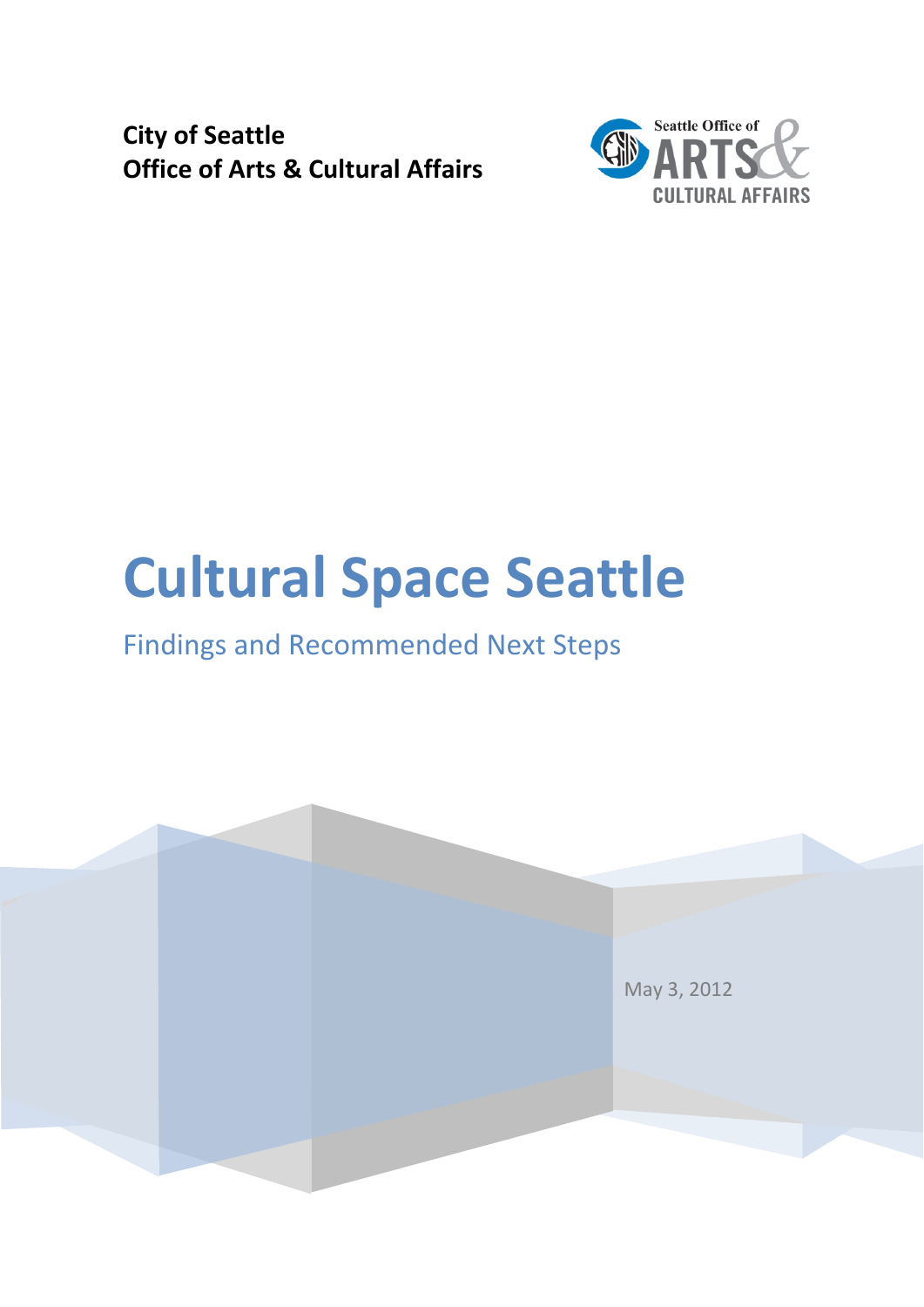### **Overview**

Accessible, affordable, dedicated space for artists, organizations, and cultural groups of all types and sizes has been a concern in Seattle and a topic of conversation for decades. The long term vision is of a cultural ecosystem with an affordable, mixed variety of space (e.g., small, medium, large, temporary, and long-term) where individual artists and arts groups may work, live, meet, practice, and present arts and culture. Toward that end, the Seattle Office of Arts & Cultural Affairs (OACA) and the Seattle Arts Commission produced Cultural Space Seattle. This two-day event included a public forum and a day of working sessions, providing the community and key stakeholders an opportunity to discuss issues and ideas related to defining and advancing an agenda for cultural space development initiatives needed to support the continued growth of arts, culture and creativity in Seattle.

OACA and the arts commission, in partnership with 4Culture, invited a broad cross section of people—elected officials, artists, business leaders, community leaders, residents, and public and nonprofit leaders—to come together to examine the issues in our community and identify possible next steps for cultural space development in Seattle moving forward.

Nearly 150 people attended the public forum at Town Hall on Dec. 6, 2011 where artist and cultural planner Theaster Gates delivered the keynote address about his museum installations as well as his commitment to restoring poor neighborhoods by converting abandoned buildings into cultural spaces that allow not only new cultural moments to happen in unexpected places, but also raising a city's expectations of where "placemaking" happens. Following his presentation, Mr. Gates was joined by a panel that included a national researcher of neighborhood cultural spaces, a Vancouver, B.C. cultural space administrator, and a national developer of public/nonprofit arts spaces. This group participated in a moderated discussion of both local and broader North American examples of effective cultural spaces and programs. . . . A recording of the public forum may be found here: <http://www.seattlechannel.org/videos/video.asp?ID=5211168>

Two working sessions on Dec. 7 engaged more than 90 participants, including artists, arts and cultural organizations, community leaders, city staff, arts administrators, investors, real estate developers and architects to build on themes from the forum and their collective community experience and offer insights as to how to advance the work around cultural space in a meaningful way.

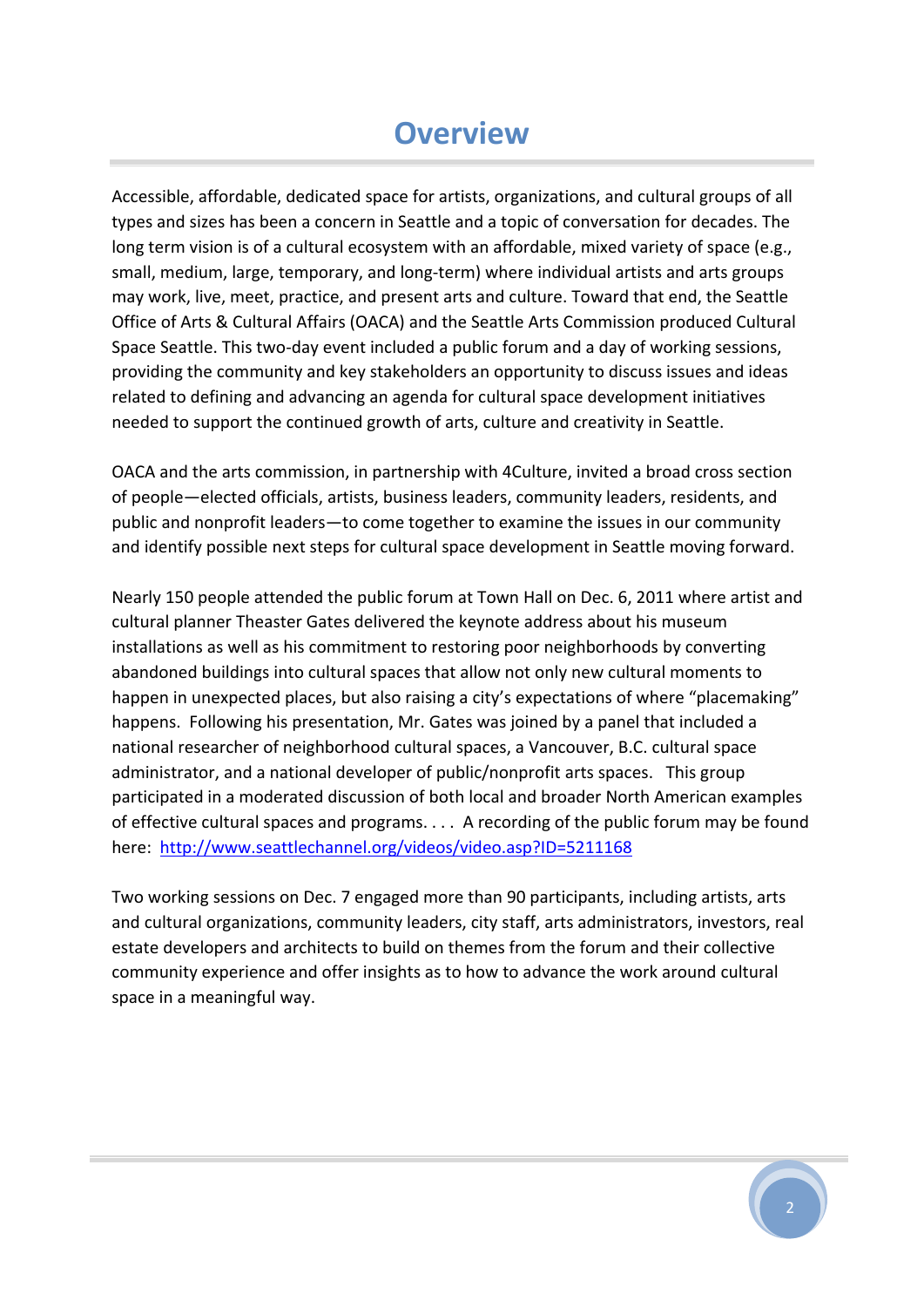# **What we learned**

**Projects**: A review of more than a dozen successful cultural space projects indicated that they are the result of collaboration between agencies, communities, and the business sector.

**Funding**: Evidence suggests that funders are interested in: a) funding capitalization projects that ensure grantees are able to remain stable in place; b) targeting funding toward engagement in the arts to support potential earned income; and c) taking art to where people live and work.

**Programs**: Best practice indicates that cultural space strengthens neighborhoods by looking for existing opportunities, flowing resources into neighborhoods, responding to local conditions, and bringing technical support without impacting existing neighborhood qualities.

**Policy:** Specific policies, from incentive zoning to a priority of activating unused space, further preservation and creation of cultural space.

### **Recommendations**

Comments and stakeholder feedback highlighted possible targets to prioritize for change:

- **Projects**: Convene across sectors in order to build stronger arguments and more affordable, sustainable cultural space projects.
- **Funding**: Prioritize neighborhood‐based projects, identifying additional sources of funding for cultural space development and preservation. Create a clear and transparent capital funding model at the city level. Increase engagement across multiple sectors to help leverage and expand the pool of resources for cultural space.
- **Programs**: More capacity building and technical assistance regarding the development of affordable cultural space, and a staffed city program to lead this effort. Create a clearinghouse of information about available space as well as establish a steward/ombudsman who could broker space and information as well as trouble‐shoot problems across city departments.
- **Policy**: Reform land use codes to support adaptive reuse as well as more flexibility and variance to zoning designations. Prioritize using surplus public buildings and public space for arts and cultural uses. Encourage new public buildings to explore cultural space partnerships.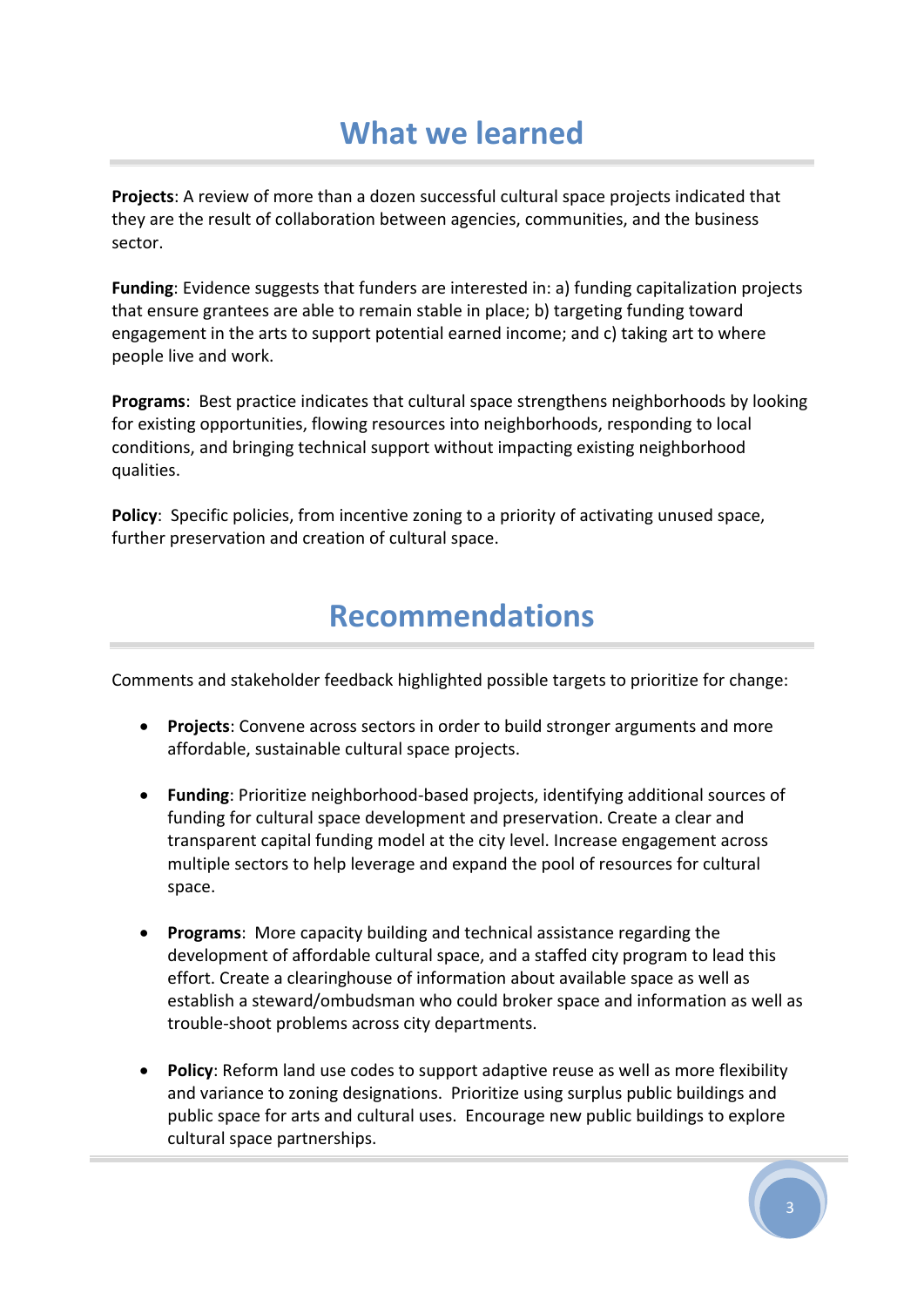# **Possible Next Steps**

**Create a Cultural Space Seattle multi‐sector working group.** Foster a concerted collaboration between the arts, community, business, and public stakeholders. Build a long‐ term strategy to sustain, cultivate, and grow Seattle's locally cherished and world‐renown arts and culture ecology. This must be achieved through concerted collaboration between the arts, community, business, private and public stakeholders.

**Make a plan.** Seattle needs to seize the moment now so that the arts and culture in Seattle not only survive the next upswing of the economy but can play a significant role in helping to shape that recovery. Identifying resources and forming a cross‐sector working group to initiate a substantive planning process that will result in a 10‐ to 15‐year cultural space development and preservation plan. The group and plan should create flexible systems that allow programs and projects to emerge from the community or neighborhood level while also recognizing Seattle's role as a global cultural leader.

**Look in many directions.** The City of Seattle could take a leadership role in initiating a planning process. Stakeholders indicated that collaboration among City departments, with the county, and across sectors (e.g. non‐profits, community, business, government) is essential as the City is not capable of accomplishing this work alone, nor should it be. To sustain and expand cultural space in Seattle, all of these sectors must be engaged.

**Look within.** A review of policies and regulations within City government and other collaborating governmental agencies is needed to help answer several questions. Do policies help or hinder creative placemaking? Are policies geared toward new construction of affordable space? Do they exclude artist‐led neighborhood projects?

**Share information.** The creation of a clearing‐house of information to be used by artists, arts and cultural organizations, developers, property owners and managers, and brokers to identify opportunities and resources was a key recommendation.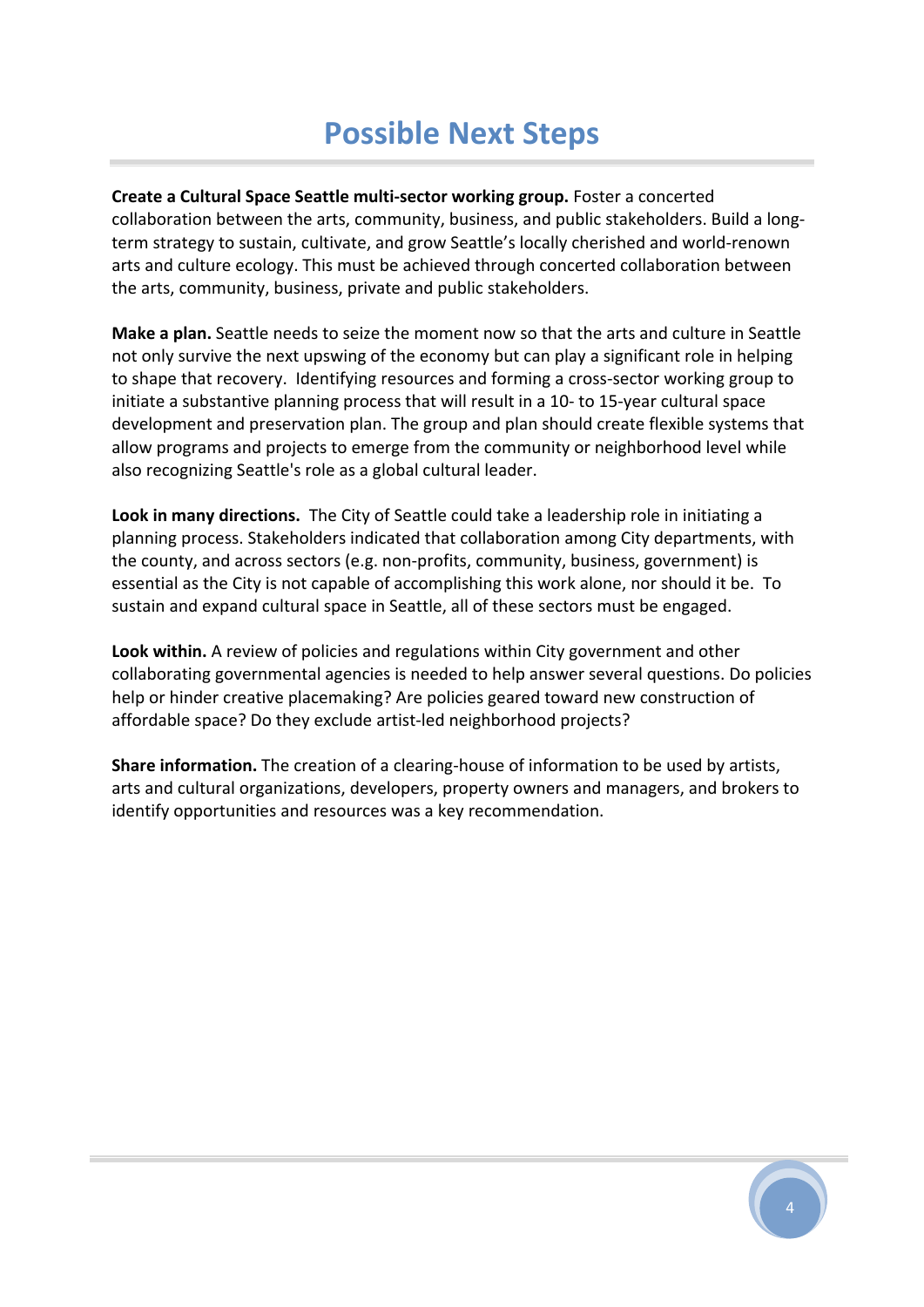# **Guiding Principles: SPACE‐ How to do the work**

**S***can*: Monitor the changing landscape of affordable cultural space to be prepared to adapt and recommend policies and programs as needed.

Partner: Collaborate with key stakeholders across business, community, and governmental sectors to leverage each other's strengths and assets.

Act: Work with artists, community leaders, developers, and government entities, to draft and implement a plan for preserving and expanding affordable cultural space.

*Convene*: Gather together so that we may listen, learn, and hold each other accountable.

*Educate:* Communicate with artists, residents, and stakeholders about affordable cultural space so that our whole community is informed and involved in cultivating space for arts and culture in Seattle.

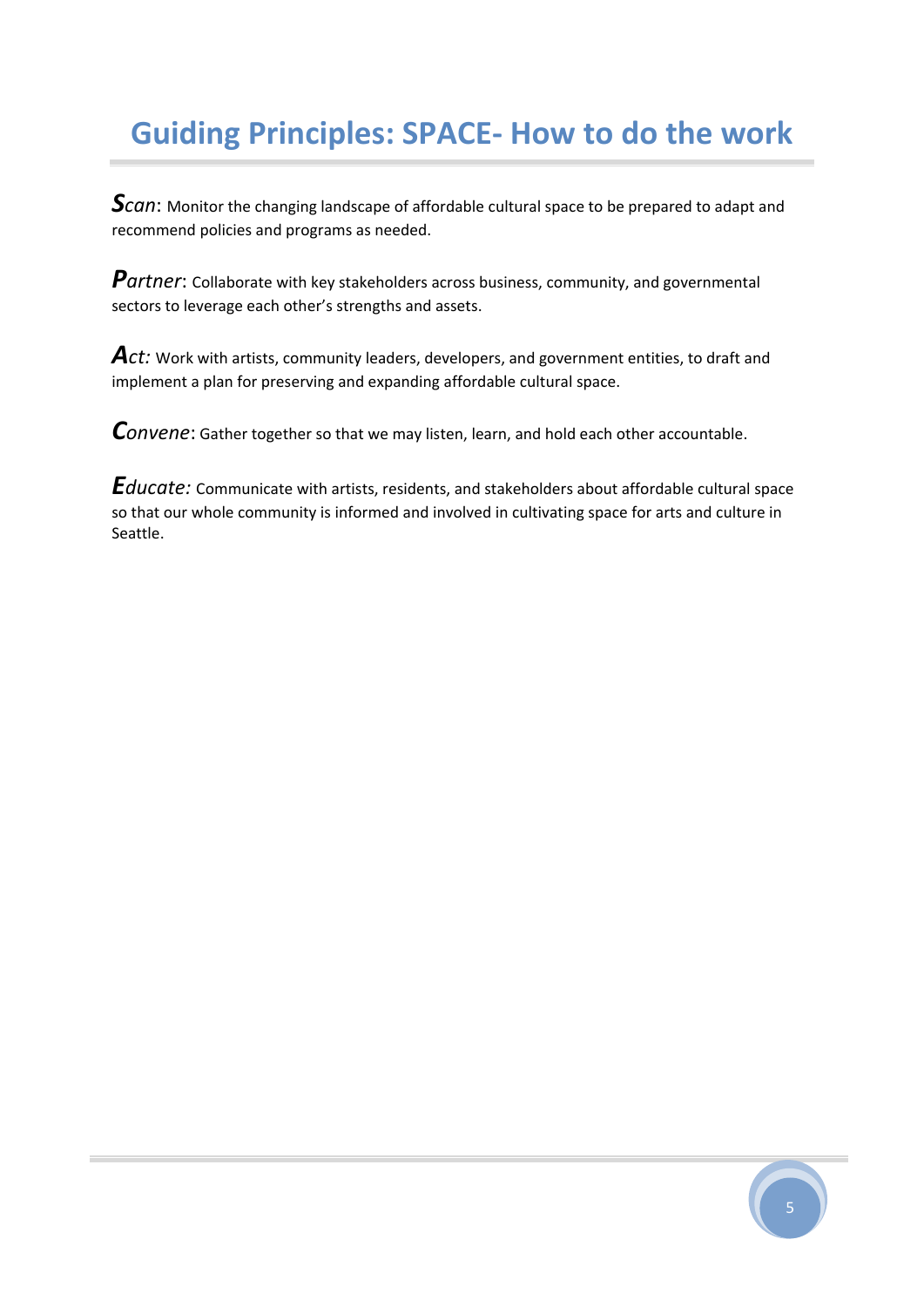# **Appendix: What we heard: Cultural Space Seattle Meetings Comments Summary**

#### **1. Morning Working Session**

The 93 participants broke into discussion groups and were asked to answer the following questions: What is the current situation in Seattle? What are options, new ideas? What should we be doing as a region to develop and preserve cultural space?

The following priorities emerged:

- Social equity
- Emphasis on neighborhood‐based assessment and resources. "Bottom‐up" planning, shift away from the large institutional model.
- Database of potential partnerships and space opportunities.
- Inventory of cultural/community assets, including multi‐use and spaces and others. "Every space is a potential cultural space."
- A cultural space broker to help navigate departments, policies, code, opportunities.
- More networking and convenings for dialogue and exchange. Bring sectors together. Finance, Developers, Chambers ‐ how do we get them all thinking about the arts?
- Melding of policy for public and for-profit spaces.
- Change public policy to reflect the importance of arts and culture.
- Put culture on an even plane with other factors in development.
- Flexibility no one model fits all.
- Rigorous and well‐invested engagement process for a comprehensive plan.
- Take a stand on arts and culture. "The City should have the guts to promote itself as a city of the arts." Leadership and advocacy.
- Examine policies and regulations for easy wins, e.g., support hybrid public‐private business models at all levels.
- Maintenance funding.
- Collaboration across sectors and scales large and small organizations, public and private efforts.

#### **2. Afternoon Working Session**

The afternoon session included 40 individuals invited to offer their perspectives in specific focus areas: Projects, Programs, Policy and Funding. The group, which included members of several City departments as well as leaders in funding, non‐profit, and real estate development, was asked not only to imagine the "what" but also, where possible, the "how" and the "who."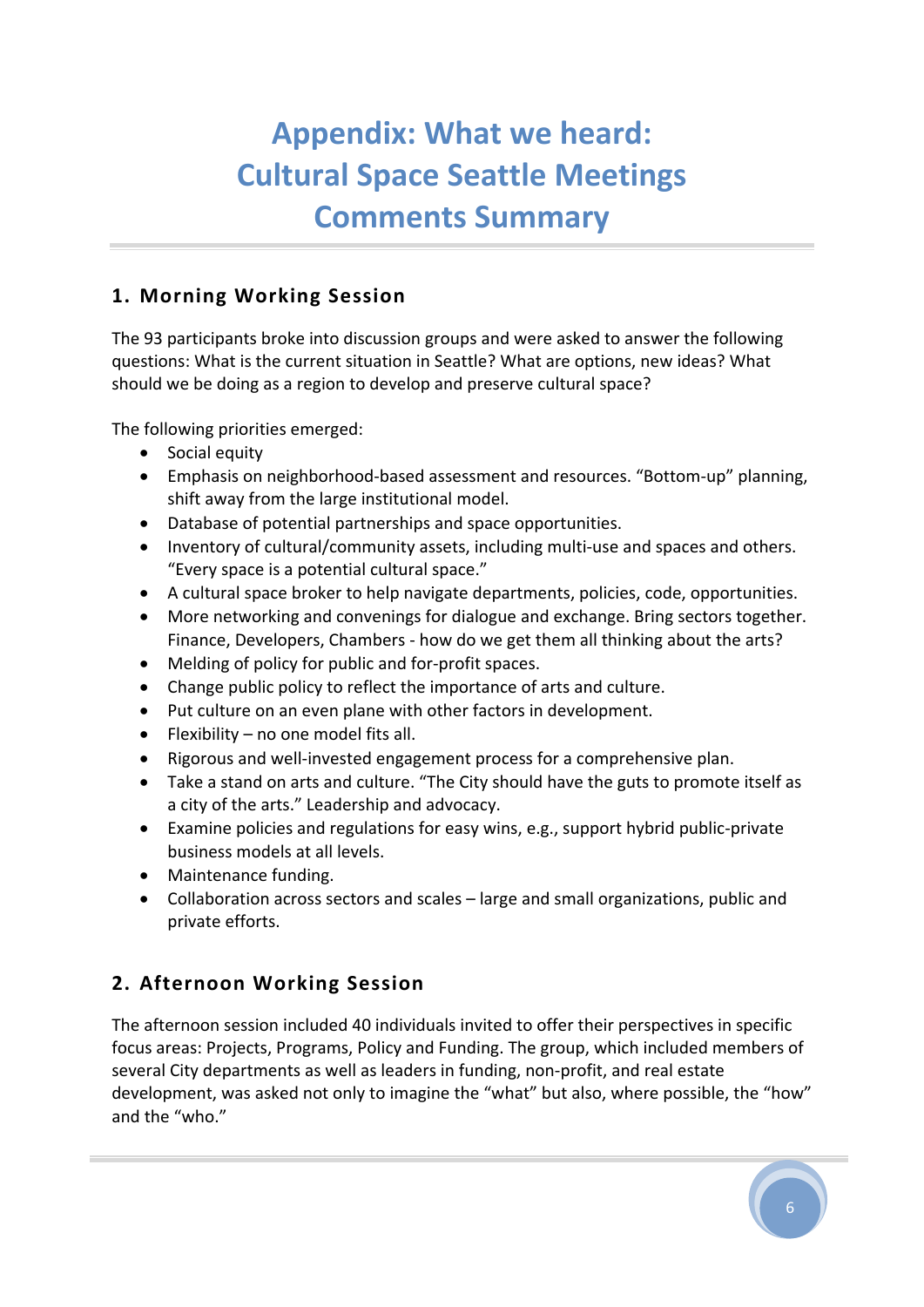Breakout groups identified the following actions as priorities.

#### **Projects**

- Stewardship was the overall theme.
- Designated Cultural Improvement Districts, similar to a Business Improvement District.
- Combine arts with mixed‐use.
- Cross‐sector convening to further planning.

#### **Funding**

- Provide technical assistance, assessment and training for people and groups that need space before and while they seek funding.
- In all funding strategies, make the case for meaningful engagement with the larger community.
- Educate funders about the field rather than waiting for funders to shape the field.
- Catalog and reveal alternate sources of funding to arts groups, such as tax credits which are more likely to be used and known by for-profit developers.
- Increase funding overall. Don't let this fall off the table.

#### **Program**

- Technical assistance position that may or may not live within City government but that will certainly partner with City.
- Capacity building for artists and arts groups of all sizes.
- Advocacy Create a league of Cultural Voters.
- Mentorship program, organizations helping each other, developers helping each other.

#### **Policy**

- Incentive zoning.
- Incentives to activate/fill unused spaces. Pay artists to do this work.
- Adopt a doctrine of highest and best use.
- Designated, long‐term use of specific land or percentage of public land for the arts.

#### **Afternoon Working Session Close**

These ideas were highlighted:

- Get started and stay started. Don't let this conversation lose momentum as others have done in the past.
- Bring everyone to the table. Cross‐sector collaboration and education is key.
- Get connected and stay connected. Continue engagement at all levels.
- Plan and prioritize. Keep the long view while making things happen in the short term.
- Gather and reflect resources. Create a clearinghouse with staff support that can manage data as well as serve educational and brokerage functions.
- Artists and arts groups can be central to the new economy.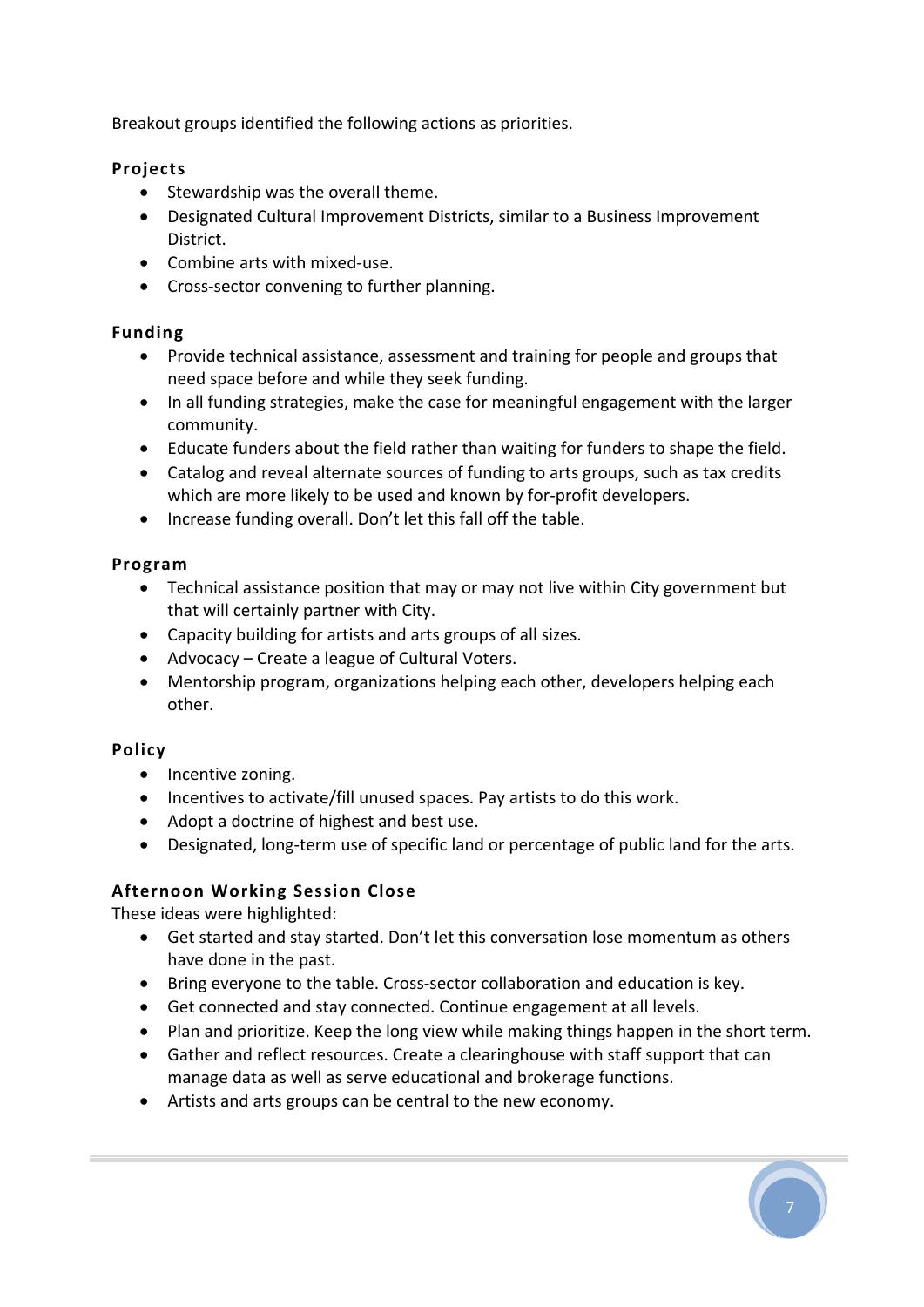# **Cultural Space Seattle Sponsors**

The Seattle Office of Arts & Cultural Affairs Seattle Arts Commission 4Culture JP Morgan Chase Town Hall Seattle Arcade Magazine Seattle Art Museum University of Washington College of the Built Environment

# **Seattle Arts Commission Facilities and Economic Development Committee**

**Michael Seiwerath**, Chair, Executive Director of Capitol Hill Housing Foundation and Seattle Arts Commissioner **David Sabee**, musician and Seattle Arts Commissioner **Joaquín Herranz, Jr.** Associate Professor of Public Affairs, Evans School of Public Affairs, University of Washington and Seattle Arts Commissioner **Randy Engstrom**, Cultural Development Consultant/Owner at Reflex Strategies, and Chair of the Seattle Arts Commission (2011) **Andy Fife**, Executive Director, Shunpike **Cassie Chinn**, Deputy Executive Director, Wing Luke Museum **Kristian Kofoed**, Urban Planner, City of Seattle **Sam Farrazaino**, Equinox Development Unlimited LLC

**Vincent E. Kitch,** Director, Seattle Office of Arts & Cultural Affairs **Lori Patrick,** Public Relations Manager, Seattle Office of Arts & Cultural Affairs **Crispin Speath**, Cultural Space Seattle coordinator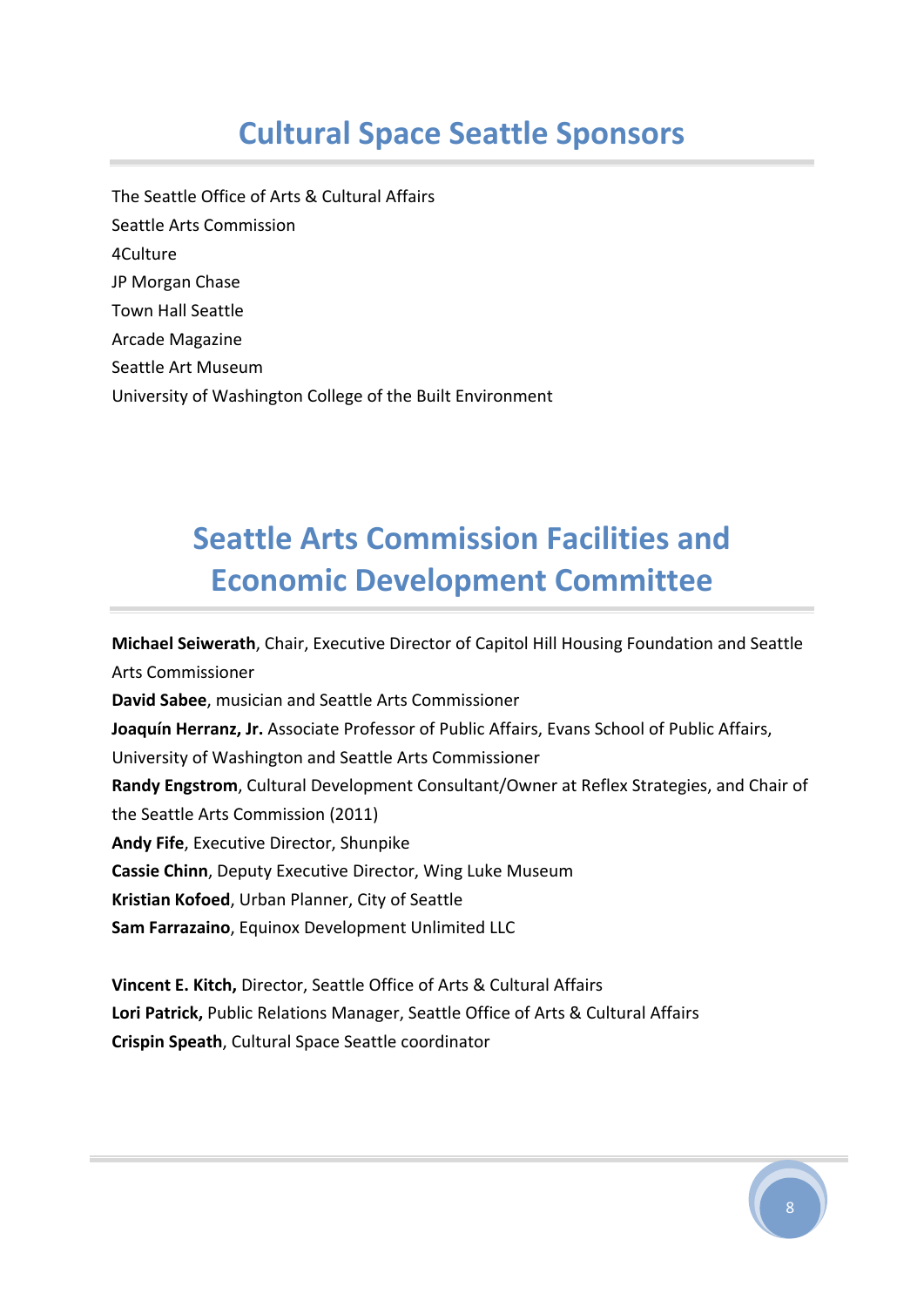### **Speakers**

#### **Cultural Space Seattle Public Forum**

Keynote Speaker: **Theaster Gates**, artist and cultural planner Panelists/Presenters: **Jacqueline Gijssen**, Senior Cultural Planner, city of Vancouver, B.C **Cathryn Vandenbrink**, Regional Director, Artspace **Susan Seifert**, Director of the Social Impact of the Arts Project, University of Pennsylvania. Panel moderator:

**Randy Engstrom,** Cultural Development Consultant

#### **Cultural Space Seattle Working Sessions**

Speakers:

**Michael Seiwerath**, Executive Director, Capitol Hill Housing Foundation **Jim McDonald**, Senior Program Officer, Paul G. Allen Family Foundation; **Andy Fife**, Executive Director, Shunpike;

| <b>Brett</b> | Allen                | <b>SVP</b>                                   | iad Development                        |
|--------------|----------------------|----------------------------------------------|----------------------------------------|
| Kathleen     | Allen                | Director of Education                        | Seattle Youth Symphony                 |
| Royal        | Alley-Barnes         | <b>Executive Director</b>                    | Langston Hughes Performing Arts Center |
| Matt         | Anderson             | Principal                                    | <b>Heartland LLC</b>                   |
| James        | Baker                | <b>Executive Director</b>                    | <b>Pilchuck Glass School</b>           |
| Cody         | Bednar               | Director of Admissions                       | Local 619                              |
| Nilki        | <b>Benitez</b>       | Poet                                         | Work Writers Alliance~Seattle          |
| Patsy        | <b>Bonincontri</b>   | Principal                                    | By Design                              |
| Jennifer     | <b>Borges Foster</b> | <b>Chief Editor</b>                          | Filter Literary Journal                |
| Craig        | <b>Bradshaw</b>      | <b>Artistic Director</b>                     | A Theatre Under the Influence          |
| Kathleen     | <b>Brooker</b>       | <b>Executive Director</b>                    | <b>Historic Seattle</b>                |
| Patricia     | Brown                | Artist                                       |                                        |
| Susan        | Brown                | Artist                                       | still in development                   |
| Mary Pat     | Byrne                | <b>Arts Specialist</b>                       | City of Bellevue                       |
| Kevin        | Carl                 | Architect/Developer/Planner                  | UIG/4Culture                           |
| Susan        | Cary                 | Interim Director, Real Estate<br>Development | Capitol Hill Housing                   |
| John         | Chaney               | President                                    | <b>AKCHO</b>                           |
| Liza         | Comtois              | Associate Partner                            | Freehold Theatre Lab/Studio            |
| Ellen        | Cooper               | Office Manager                               | Northwest Justice Project              |
|              |                      |                                              |                                        |

# **Cultural Space Seattle Registrants**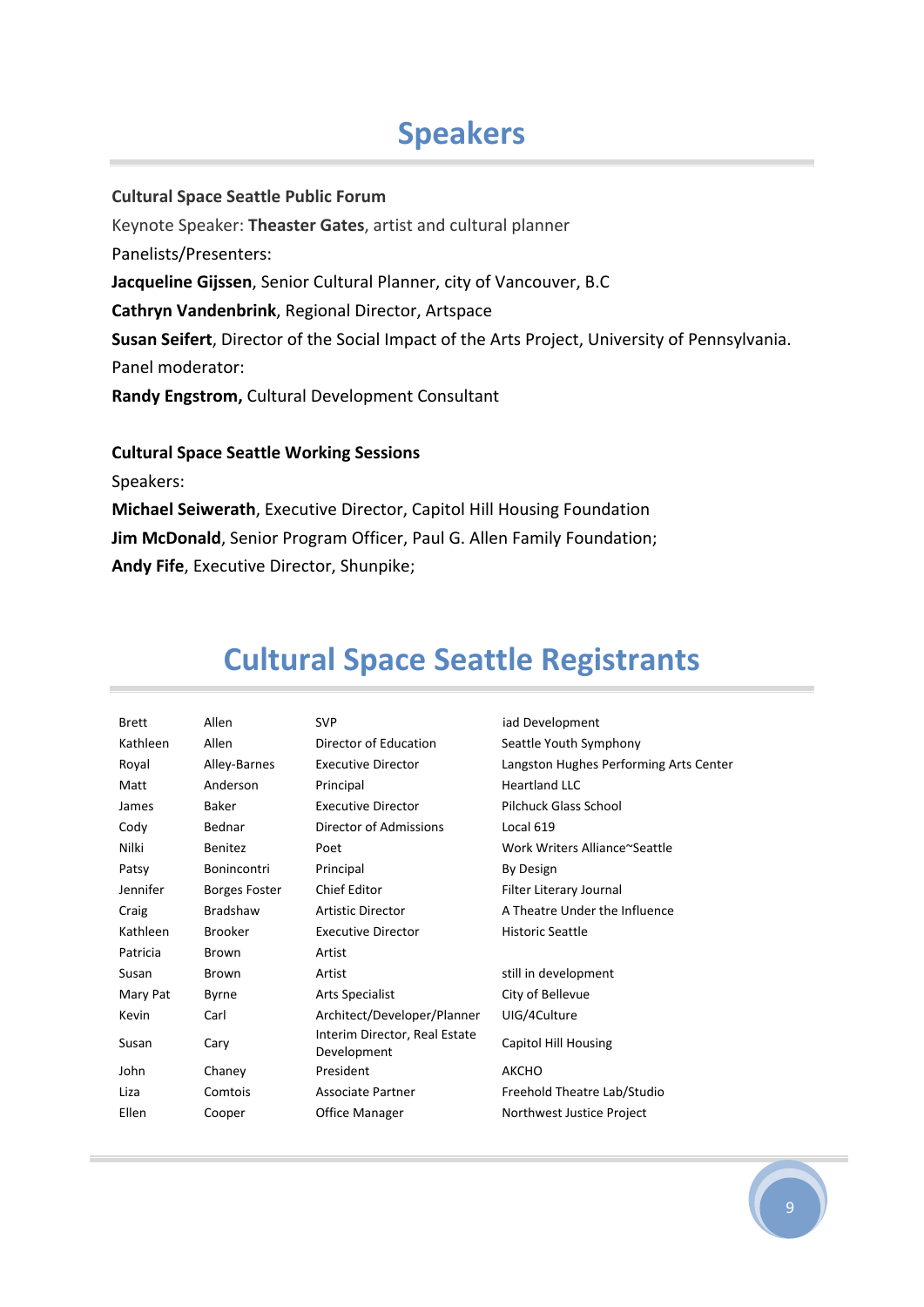| Joseph    | Crnko          | <b>Music Director</b>              | Northwest Choirs, Seattle Symphony Orchestras            |
|-----------|----------------|------------------------------------|----------------------------------------------------------|
| Carina    | del Rosario    | <b>Founding Member</b>             | <b>IDEA Odyssey Gallery</b>                              |
| Maddison  | Doberan        | Secretary                          | Local 619                                                |
| Cheryl    | dos Remedios   |                                    |                                                          |
| Deanna    | Duff           | <b>Freelance Writer</b>            | Crosscut.com                                             |
| Liz       | Dunn           | <b>Executive Director</b>          | <b>Preservation Green Lab</b>                            |
| Greg      | Eastman        |                                    | Gage Academy of Art                                      |
| Sara      | Edwards        | Communications                     | 4Culture                                                 |
| AJ        | Epstein        | <b>Artistic Director</b>           | Ethereal Mutt Limited/West of Lenin                      |
| Jerry     | Everard        | C.G.F.                             | Teralani Enterprises                                     |
| Lorri     | Falterman      | <b>Board President</b>             | Gage Academy of Art                                      |
| Marshall  | Foster         | City Planner                       | Seattle Department of Planning and Development           |
| Willow    | Fox            | <b>Public Art Staff</b>            | 4Culture                                                 |
| Eric      | Fredericksen   | Director                           | Western Bridge                                           |
| K. Wyking | Garrett        | Director                           | UmojaFest PEACE Center                                   |
| Brian     | Gerich         | <b>Board Member</b>                | architects without borders seattle                       |
| John      | Gilbreath      | <b>Executive Director</b>          | Earshot Jazz                                             |
| Tony      | Gomez          | Community Outreach<br>Coordinator  | <b>KCTS 9 Television</b>                                 |
| Felicia   | Gonzalez       | Consultant                         | <b>Arts Consultant</b>                                   |
| Daren     | Goulding       | Treasurer                          | Local 619                                                |
| Miguel    | Guillen        | Co-founder                         | La Sala                                                  |
| Alexa     | Heidrich       | Planning Intern                    | City of Federal Way                                      |
| Joshua    | Heim           | Arts Administrator                 | City of Redmond                                          |
| Joaquin   | Herranz Jr     | Associate Professor                | Evans School of Public Affairs, University of Washington |
| Aaron     | Hill           | <b>Executive Director</b>          |                                                          |
|           |                |                                    | Center for the Study of Family History                   |
| Jeffrey   | Hirsch         | Deputy Director,<br>Communications | Frye Art Museum                                          |
| Craig     | Howard         | Owner                              | first creek partners                                     |
| Peter     | Jabin          | Deputy Director                    | Gay City Health Project                                  |
| Heidi     | Jackson        |                                    | Hidmo                                                    |
| Sandra    | Jackson-Dumont | Deputy Director for<br>Education   | Seattle Art Museum                                       |
| Susan     | Jensen         | President                          | Whidbey Island Visual Artists                            |
| Jim       | Kelly          | <b>Executive Director</b>          | 4Culture                                                 |
| Kurt      | Kiefer         | Project Manager                    | Meta Arte LLC                                            |
| Pearl     | Klein          | <b>Eloquence Expert</b>            | Words at Work                                            |
| Darren    | Lay            | <b>Artistic Director</b>           | Young Shakespeare Workshop                               |
| Alison    | Loerke         | Director                           | <b>ALIA Prod</b>                                         |
| Leticia   | Lopez          | Freelance                          | independent                                              |
| Hugo      | Ludena         |                                    | Latino Cultural Magazine                                 |
| Greg      | Lundgren       | Curator                            | <b>Vital 5 Productions</b>                               |
| Perri     | Lynch          | Captain                            | velocity made good                                       |
| Amanda    | Manitach       | Artist                             |                                                          |
| Nathan    | Marion         | <b>Executive Director</b>          | Fremont Abbey Arts Center / Lonely Buildings             |
| Kristi    | Matsuda        |                                    | Langston Hughes Performing Arts Center                   |
| Jim       | McDonald       | Senior Program Officer             | Paul G. Allen Family Foundation                          |
| Cathy     | Nanda          |                                    |                                                          |
| Lucia     | Neare          | Artistic Director                  | Lucia Neare's Theatrical Wonders                         |
| Linda     | Norlen         | <b>Public Programs Director</b>    | Seattle Design Festival                                  |